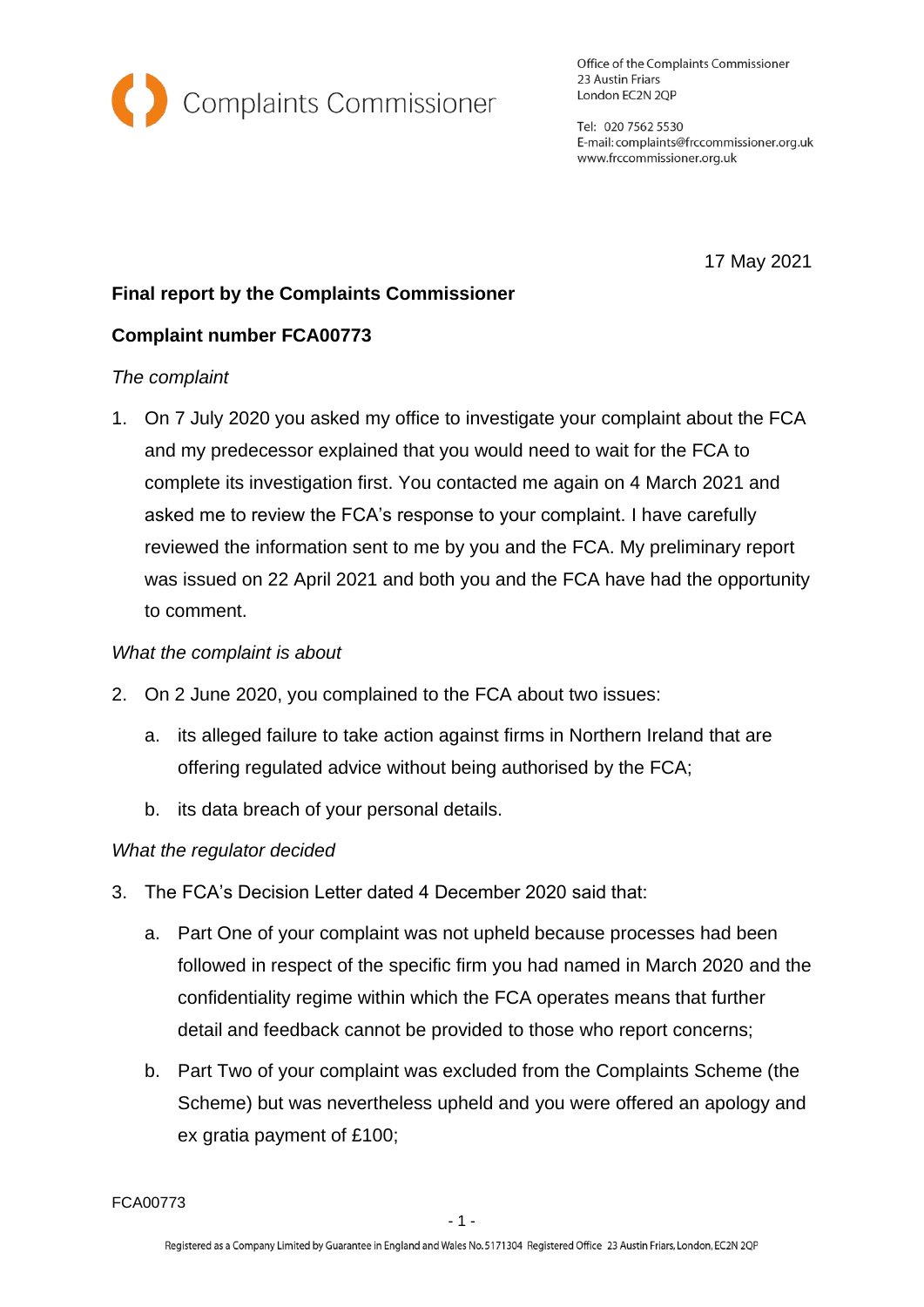c. You were also offered a further ex gratia payment of £100 for the FCA's complaints handling delays.

### *Why you are unhappy with the regulator's decision*

4. You have told me that you are 'utterly disgusted' with the FCA's response and have asked me to investigate further.

#### *My analysis*

*Part One*

- 5. You run a small firm and are FCA authorised. You have had concerns for a number of years about unregulated firms who are not subject to this regime but nevertheless offer unauthorised advice, particularly in relation to debt counselling and management. You consider that this amounts to unfair competition and 'makes a mockery' of financial regulation. Although the FCA will not give you an outcome, you see the firm is still operating, which 'tells me all I need to know'.
- 6. The FCA did not uphold this aspect of your complaint either about firms in general nor about the specific firm you named in March 2020. This was because it said it had followed its processes in relation to that firm and was unable to tell you more due to the confidentiality regime imposed by s.348 of the Financial Services and Markets Act 2000 (FSMA) and FCA policy guidance. This means that, as you were told, there is no general right for members of the public to know the outcome of reports that they make.
- 7. Like the FCA, I am required to respect confidentiality, which means that sometimes I cannot report fully on the confidential material to which I have access. However, as part of the Complaints Scheme, I have access to all the FCA's complaints papers, including confidential material. This is so that I, as an independent person, can see whether I am satisfied that the FCA has behaved reasonably. Sometimes this means that all I can say to complainants is that, having studied the confidential material, I am satisfied that the FCA has (or has not) behaved reasonably – but I am unable to give further details. This can be frustrating for complainants, but it is better that I am able to see the confidential material. In your case, I am satisfied that from the FCA's complaint response, it had taken the information you provided seriously and had followed its processes and was reasonable in the circumstances. I note that the firm you named was in